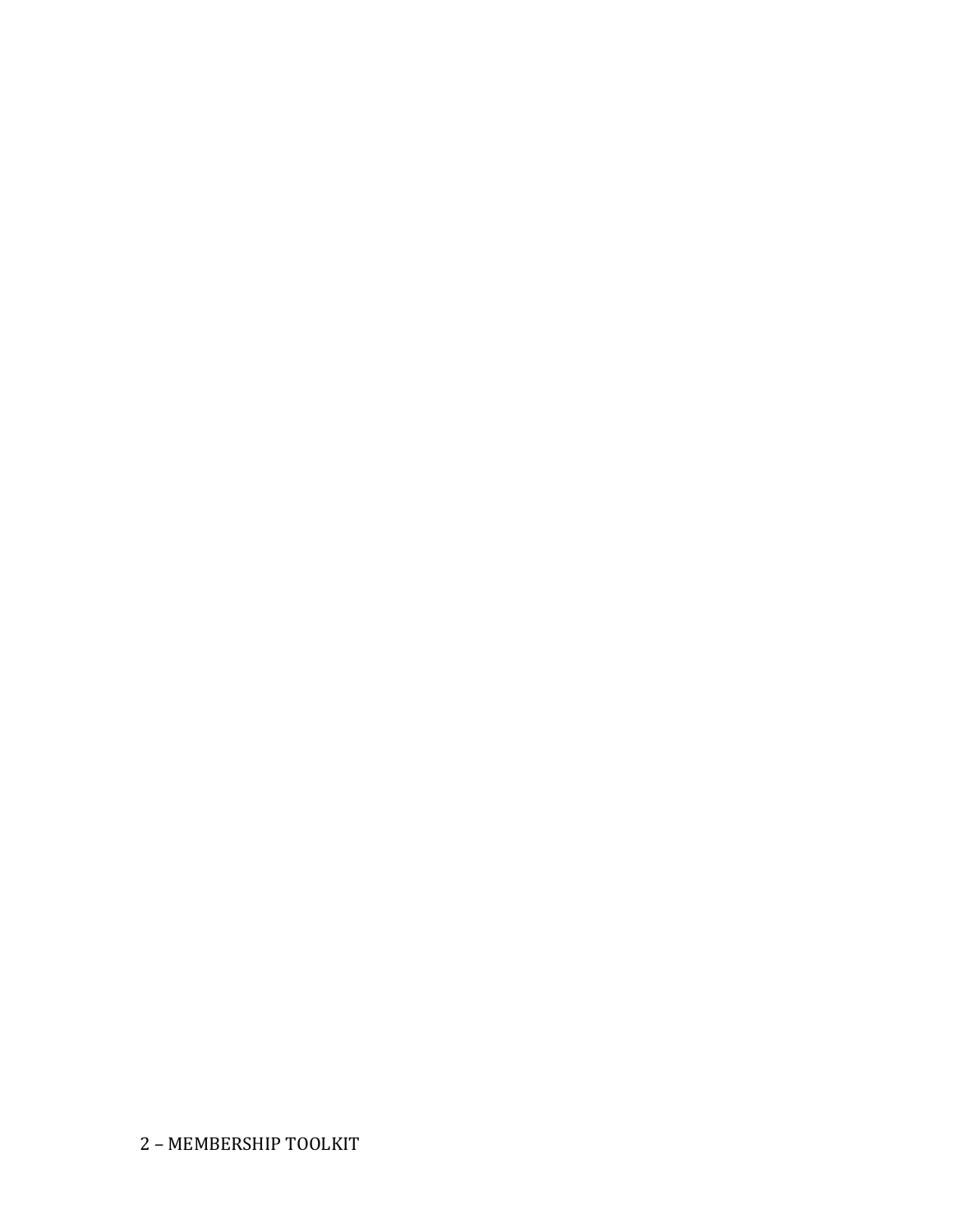### **Table of Contents**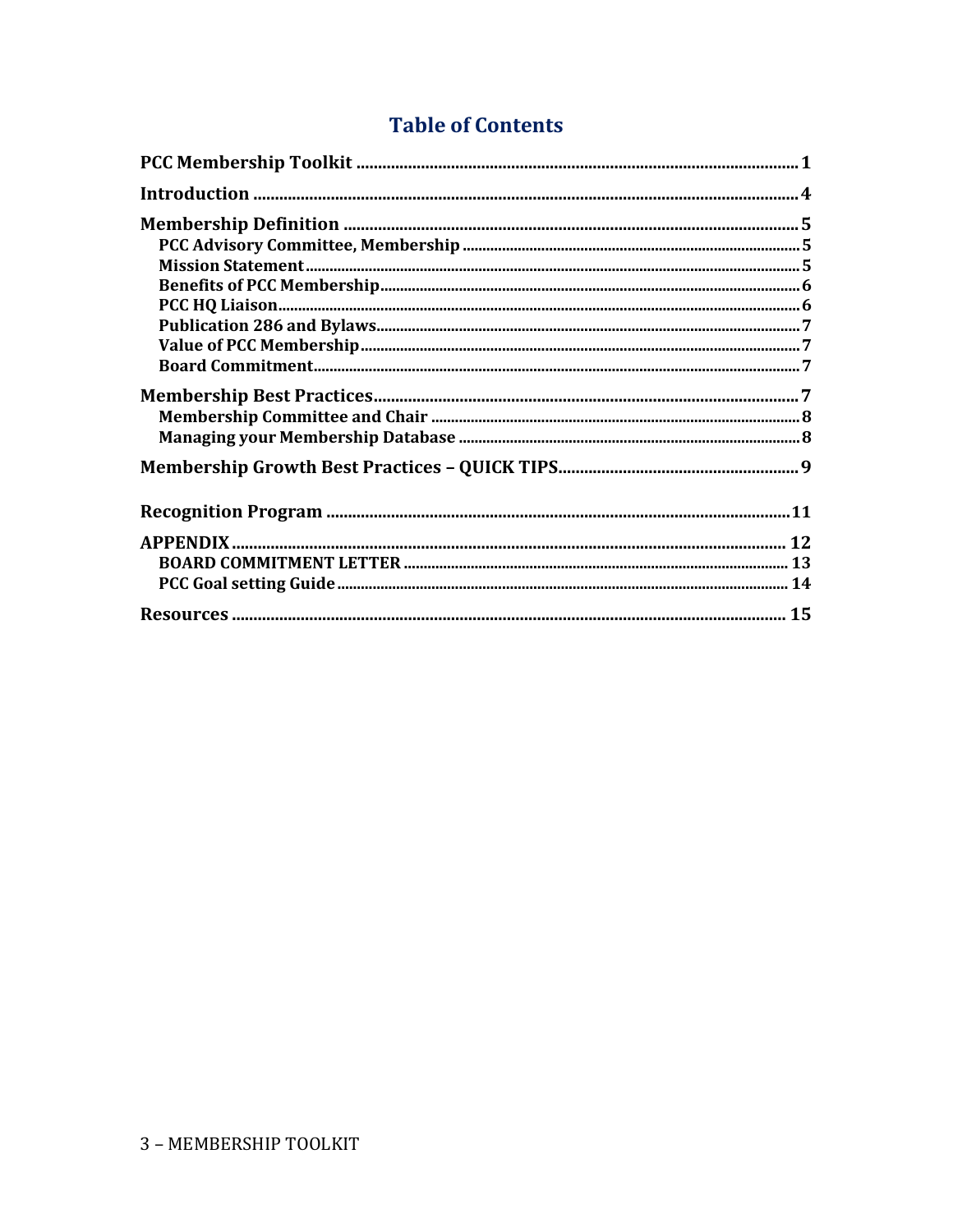# **Introduction**

Membership is a vital aspect of any organization. It is and should always be the goal of the Postal Customer Council's® (PCC) to continuously look for ways to grow the organization.

We continue to explore ways to grow and add value to their membership. This Postal Customer Council Membership Toolkit is intended to help you with that effort. The toolkit contains best practices, templates, and more. These tools should assist you with your membership growth initiatives in ways that save time, money, and resources.

Do you have the need to write a letter to acquire new members; what about a new membership application; have you given thought to reaching out to your local Chamber of Commerce but do not know how to get started; and what about the need to provide the value of PCC membership to prospective new members? *Look no further!* You should review the content of this toolkit for help.

We hope all of you take advantage of this valuable resource to help grow your PCC membership*.*

Postal Customer Council Advisory Committee, Membership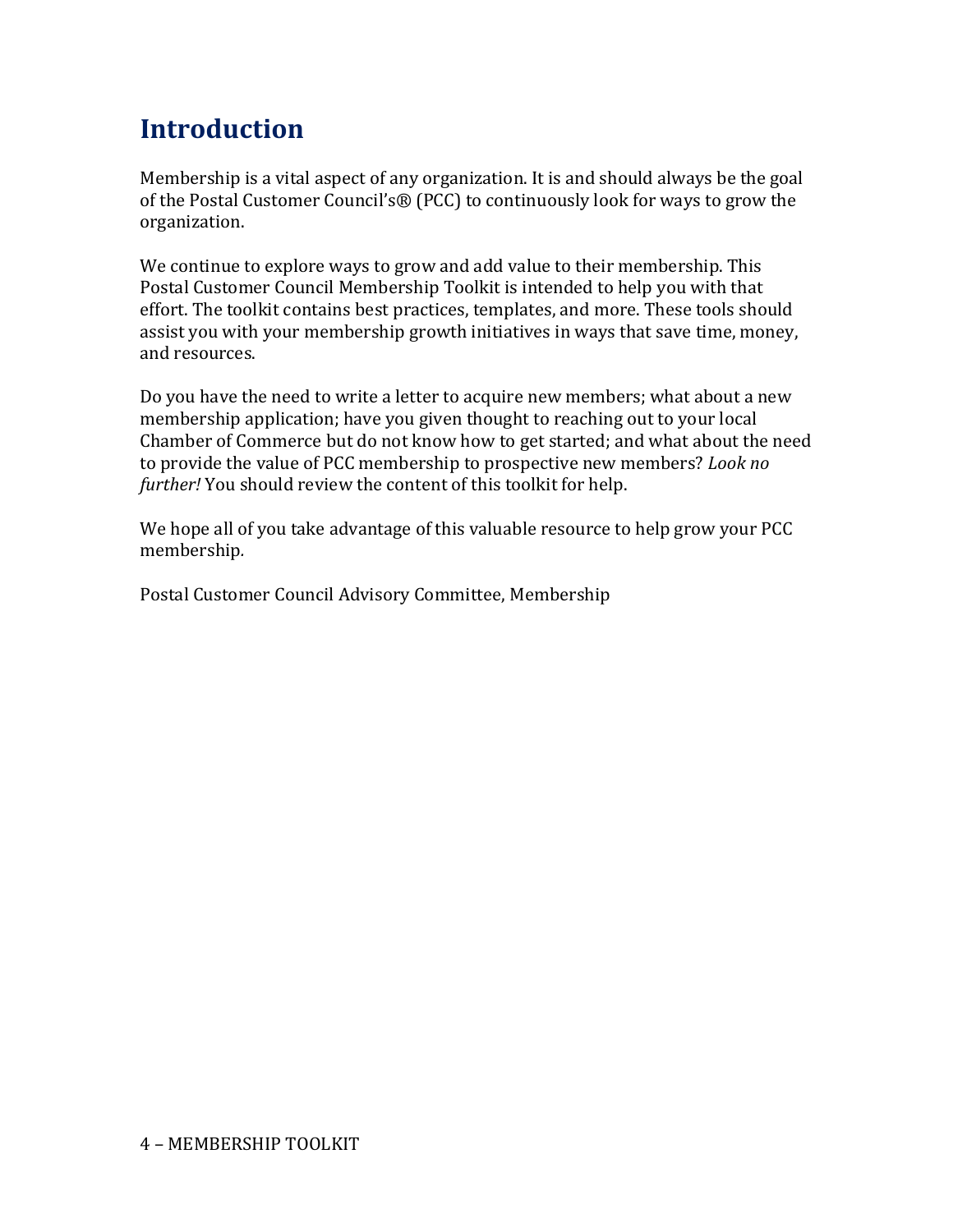# **Membership Definition**

The Postal Customer Council Advisory Committee (PCCAC) defines membership as: *PCC membership consists of both Postal Service employees and representatives of the mailing industry. Membership is open to all business mailers who use the services of the Postal Service within the sponsoring Postal Service manager's geographic area. – Publication 286, Program Policies and Rules*

It should be noted that it is optional to charge an individual or business a membership fee. Because of surveys conducted by the PCCAC in March of 2017, it is recommended that all PCC's consider structuring their PCC in a way that offer paid levels of membership.

### **PCC Advisory Committee, Membership**

The PCCAC is to function as an oversight body, providing guidance on PCC practices and bringing PCCs together for mutual gain in accomplishing the PCC Mission.

The PCCAC Membership Subcommittee is responsible for this document and as such, we are open to suggestions and advice. It is a living document that will continue to grow and expand. So, please engage with us. You may contact the members of the PCCAC Membership Subcommittee by emailing [pcc@usps.gov.](mailto:pcc@usps.gov) You may also contact your PCC HQ Liaison. Information on how to contact your liaison is later in this document.

### **Mission Statement**

It is important to always abide by the PCC Mission Statement. Make sure you regularly review the mission statement with your board of directors and that it is posted on your PCC website. The mission statement of every local PCC should mirror this mission statement:

- Promote local cooperation and support and to foster a close working relationship between the U.S. Postal Service and all businesses that use the mail to communicate and interact with their customers;
- Share information and facilitate the exchange of ideas about new and existing Postal Service products, programs, services, and procedures that affect all businesses that use the mail; and
- Help PCC industry members and their organizations grow and develop professionally through focused educational programs.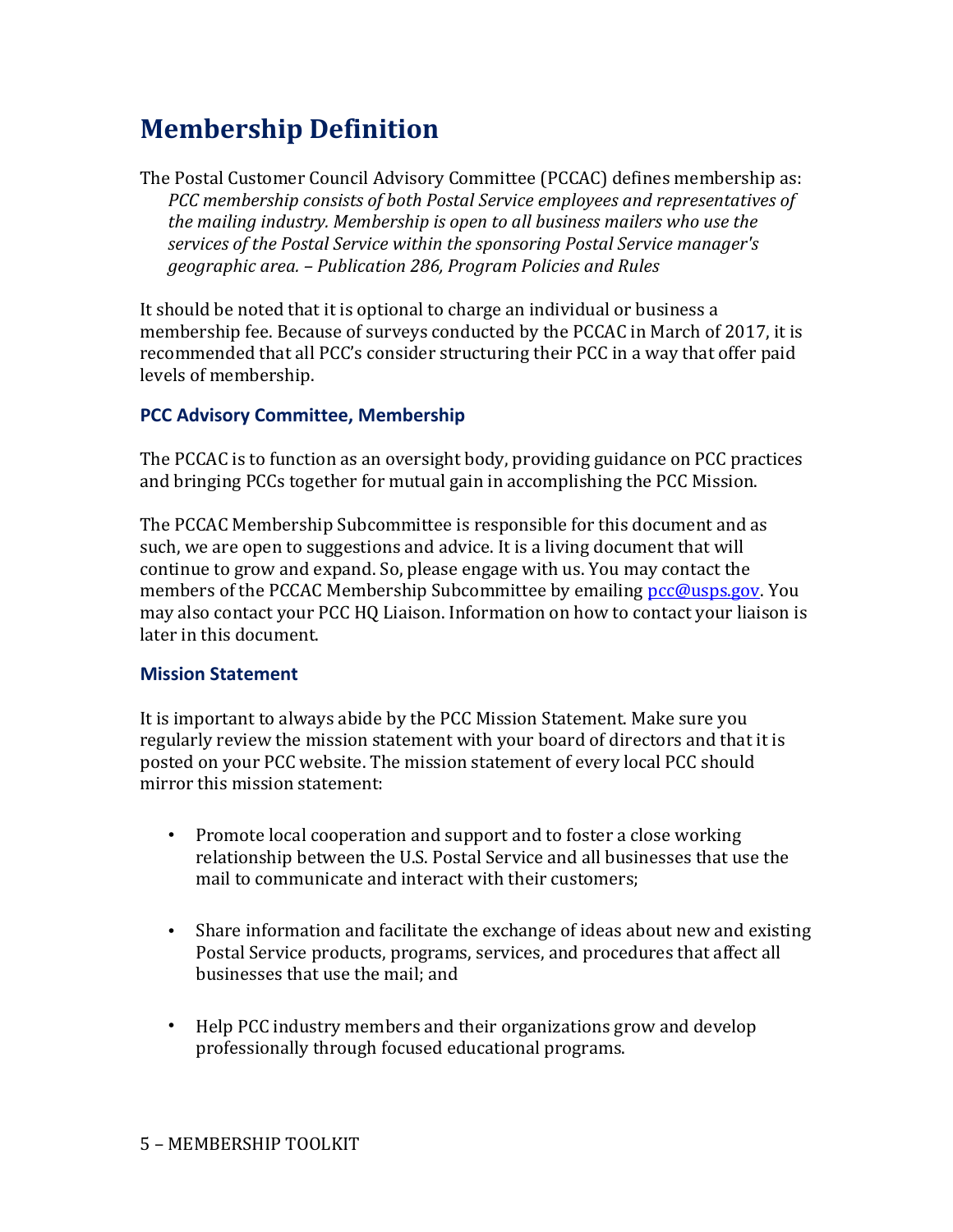### **Benefits of PCC Membership**

There are benefits to connecting with a PCC. This nationwide network is a great way to get training, stay on top of mail innovations, and work hand-in-hand with a local Post Office to develop more effective, efficient, and profitable mailings.

Your local PCC offers these benefits...

- **Knowledge –** Gain knowledge about postal products, services, and toolsto improve mail quality, as well as help grow your business
- **Innovative Ideas –** Learn about promotions and incentives that raise awareness of innovative mail uses
- **Expert Advice –** Hear about how to integrate and expand your marketing through the mail
- **New Sources –** Find new sources for acquiring mailinglists

 **Networking –** Network with other mailers, business mail service providers, and USPS executives and hear first-hand from others about how they use mailto be more efficient and profitable, as well as face the same challenges youface

 **Best Practices –** Leverage best practices to improve mailingeffectiveness, efficiency, and profitability

### **PCC HQ Liaison**

Each USPS Area has a liaison that you can use as a resource. Here are the names and contact information for each area.

| <b>Area</b>            | <b>Name</b>          | <b>Email Address</b>       |
|------------------------|----------------------|----------------------------|
| Atlantic (lead)        | Da Shiek Woodard     | dashiek.f.woodard@usps.gov |
| Atlantic (support)     | <b>Judy Caldwell</b> | judith.r.caldwell@usps.gov |
| Central (lead)         | <b>Sharon Barger</b> | sharon.a.barger@usps.gov   |
| Central (support)      | Katrina Raysor       | Katrina.r.raysor@usps.gov  |
| Southern (lead)        | Cathy Scocco         | cathy.m.scocco@usps.gov    |
| Southern (support)     | <b>Brian Corley</b>  | brian.corley@usps.gov      |
| Western-Pacific (lead) | Lewis Johnson        | lewis.l.johnson@usps.gov   |

### **2020 Postal Service Headquarters PCC Liaison Contact List**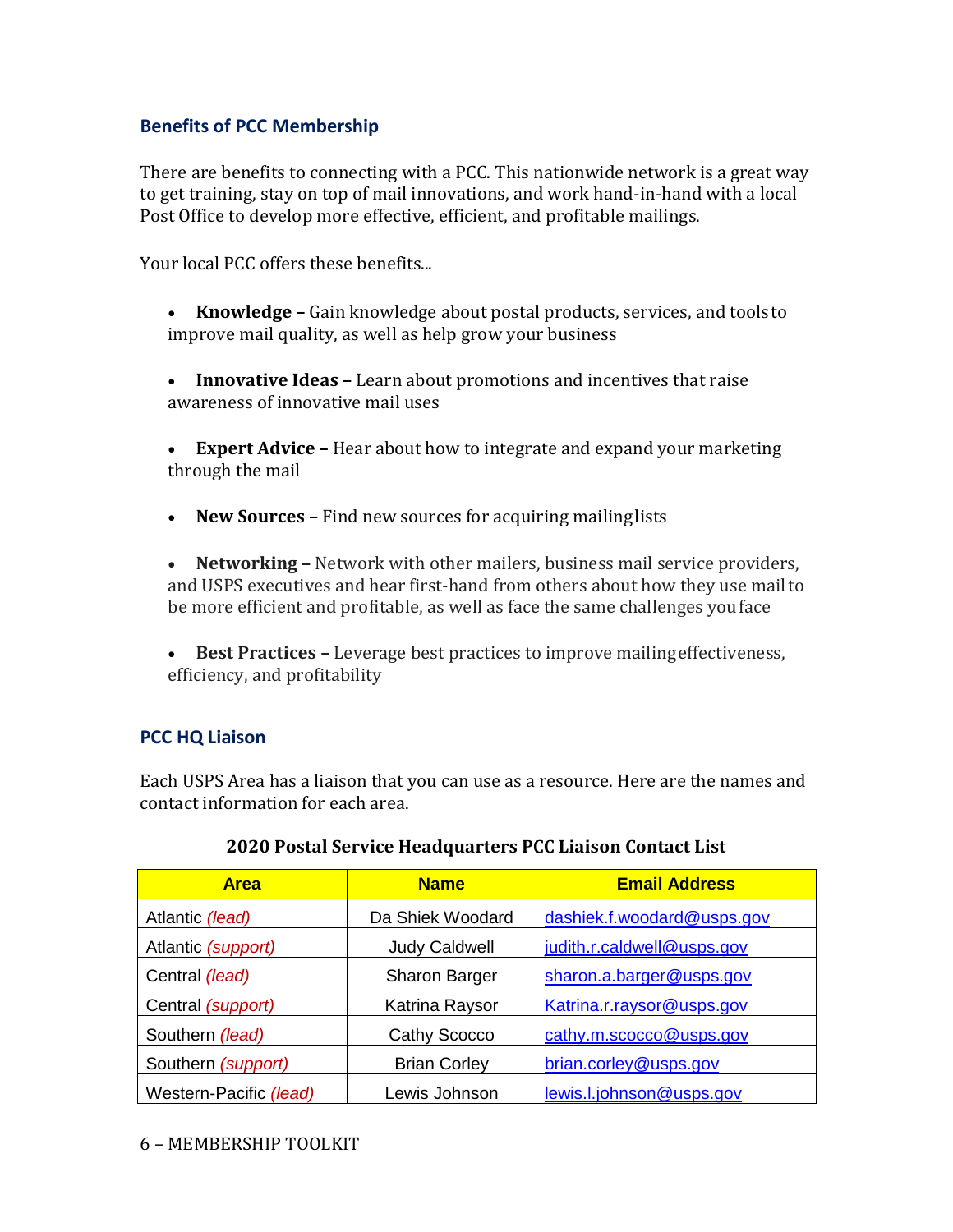### **Publication 286 and Bylaws**

Every PCC board of directors must know and understand Pub 286 and the addendum policies that support it. Download it from [https://postalpro.usps.com/pcc.](https://postalpro.usps.com/pcc) If you have any questions about the document, reach out to the PCCAC Policy Committee by emailing [pcc@usps.gov.](mailto:pcc@usps.gov)

Equally as important to the success of your PCC is your own bylaws. Make sure each board member is aware and familiar with your bylaws.

It is recommended that you review Pub 286 complete with its addendums, plus your bylaws once per year with your board.

### **Value of PCC Membership**

There is a very good PowerPoint presentation on PostalPro that speaks about the value of a PCC: [https://postalpro.usps.com/pcc/valueofmembership. W](https://postalpro.usps.com/pcc/valueofmembership)e recommend incorporating this presentation into your meetings once a year.

Another great audience for this presentation is your local USPS management who may not normally attend meetings or who may not know about the PCC. Make sure your local USPS Sales Team gets to see this presentation as well.

### **Board Commitment**

It goes without saying that a business or an organization like a PCC cannot thrive, grow or be successful without great leadership. It is important to select individuals to be on your board that understand the commitment and privilege of being on a Board of Directors. You need people that are forward thinking and willing to donate their time.

See the appendix in this document for a copy of a "Board Commitment Letter". This can be modified to fit your PCC. Have each board member sign it each year. The Industry Co-Chair should keep all copies. This is a great way for board members to show their commitment to the PCC.

### **Membership Best Practices**

A list of PCC best practices can be found at the best practices portal: <https://postalpro.usps.com/node/4459> along with PCC Award winner submissions for the annual PCC Leadership Awards. The submissions are a great place to get best-in-class ideas for your PCC.

The following are Best Practices for a variety of membership initiatives.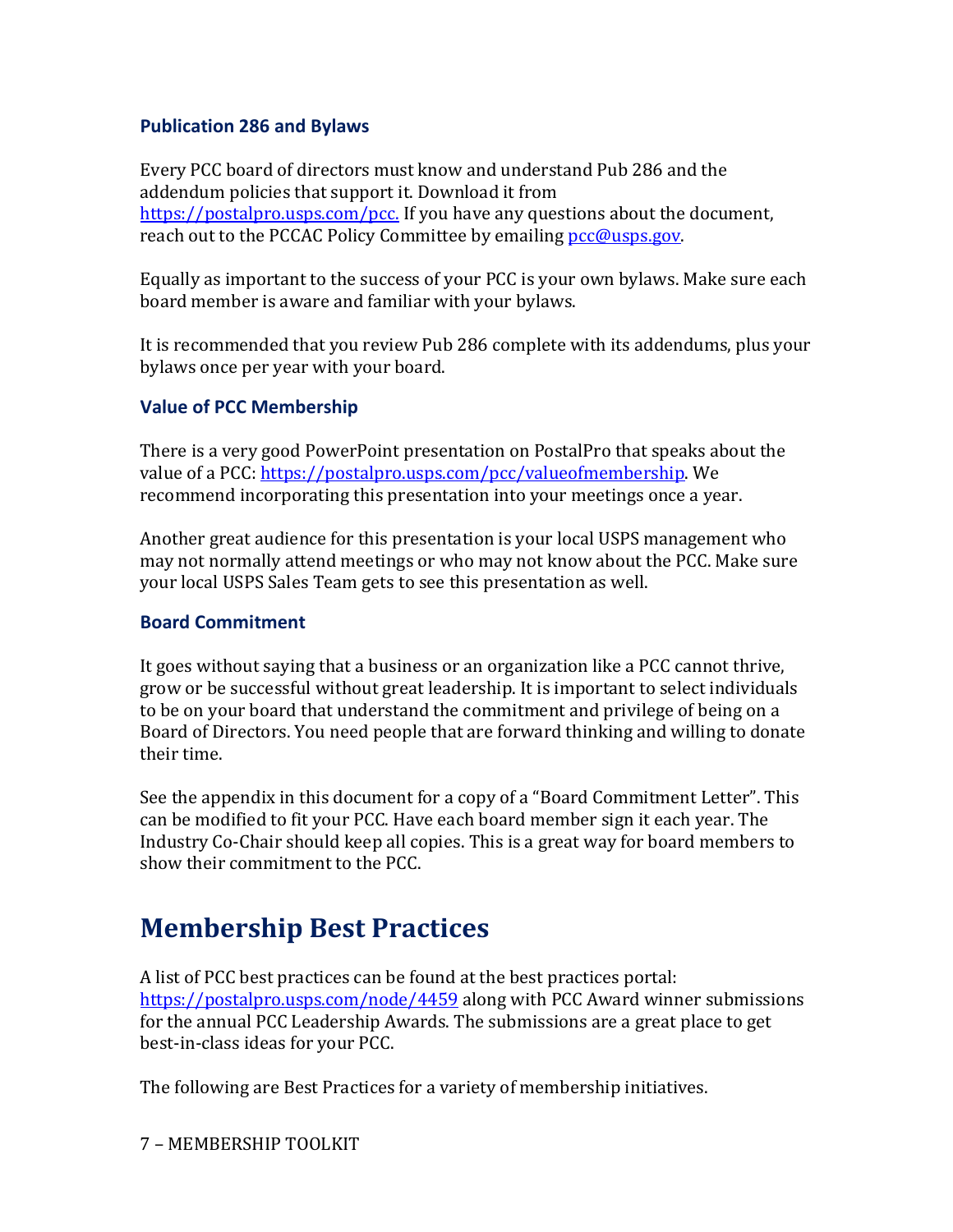### **Membership Committee and Chair**

Every PCC should have a Membership Committee lead by a Membership Chair. The Membership Chair will work closely with all other committees and the Board to help develop strategies for membership growth.

### **Managing your Membership Database**

Your mailing list IS your database.

You will find an excellent example of an Excel file of a membership database on PostalPro in the Best Practices link. It contains basic address information, but also allows you to capture more advanced information like membership levels, howlong a particular company has been a member, email information, general comment info that may be useful down the road, like if someone offers to help at an event, and many more fields. <https://postalpro.usps.com/pcc>

You can use multiple worksheets in your database to automatically calculate membership levels, which can be used to report membership growth at board meetings. Add useful comments about the person/business, track membership levels from previous years. Using this type of database gives you the power to grow your database and learn from previous years.

The following is an example of the record layout that all PCC's, at a minimum, should use for their database.

- a. PCC Name
- b. Primary First Name and Last Name
- c. Secondary First Name and Last Name
- d. Business Name
- e. Business Address 1
- f. Business Address 2
- g. City
- h. State
- i. Zip + 4
- j. Business Email
- k. Business Phone
- l. Industry Representation (Please associate one of the selections below to EACH company in your database).
	- i. Automotive
	- ii. Consumer Package Goods
	- iii. Education
	- iv. eCommerce
	- v. Financial Services
	- vi. Healthcare/Pharmaceuticals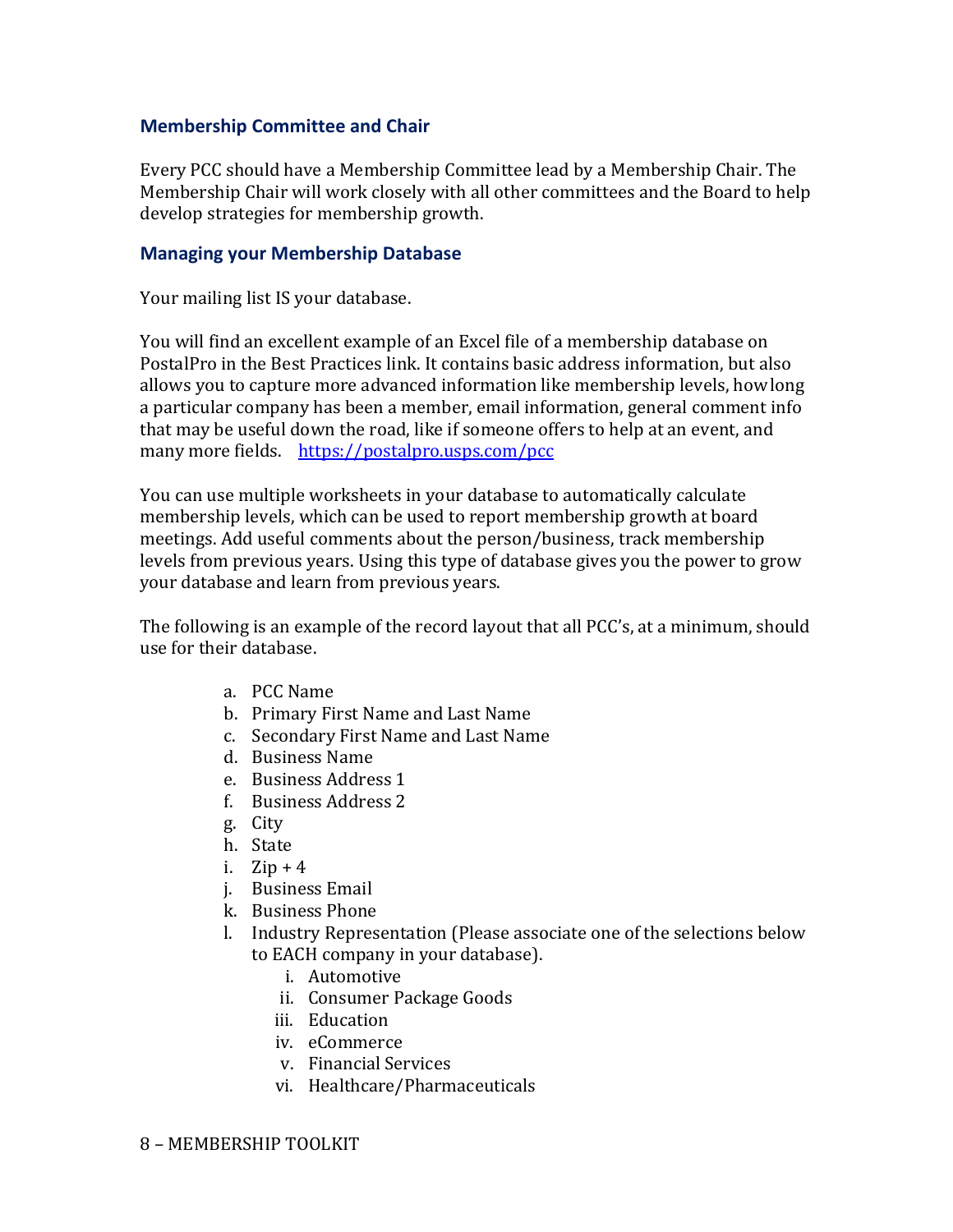### **Managing your Membership Database Continued**

- vii. Government
- viii. MailOrder/Catalogs
- ix. Mail Service Provider
- x. Manufacturing
- xi. Printer
- xii. Retail
- xiii. Telecom/Utilities
- xiv. Other, Explain with one or two words

### m. PCC Position - Indicate in your database who holds what Positions

- i. Industry Co-Chair
- ii. Industry Vice-Chair
- iii. Postal Co-Chair
- iv. Postal Administrator
- v. Treasurer
- vi. Secretary
- vii. General Board Members
- viii. Committee Members

### **Membership Growth Best Practices – QUICK TIPS**

- **Reach out to your local United Way**: Offer to provide an annual session (no more than 1 hour) on Non-Profit Mailing 101. This session should focus on the definition of non-profit, the value of mailing to a clean list (increased your ROI, decreases waste, keeps donor and member information current), the incentives available (what they mean to them), EDDM, and even basics on size and shape options for maximum postage savings. It should be hosted by the United Way and include both an industry and postal speaker.
- **Use your local Chamber of Commerce**: Joining a Chamber of Commerce gives you access to a wide number of businesses – many of whom are not even aware of the power of the mail. Ask to speak at one of their events and use your time (about 15 – 20 minutes) to give them specific examples of how mail can work for businesses. Ideas could include package services, EDDM, list rentals, selfmailers, using a QR code, size and shape options, etc. Be sure to have handouts, including a sign-up sheet to join your PCC!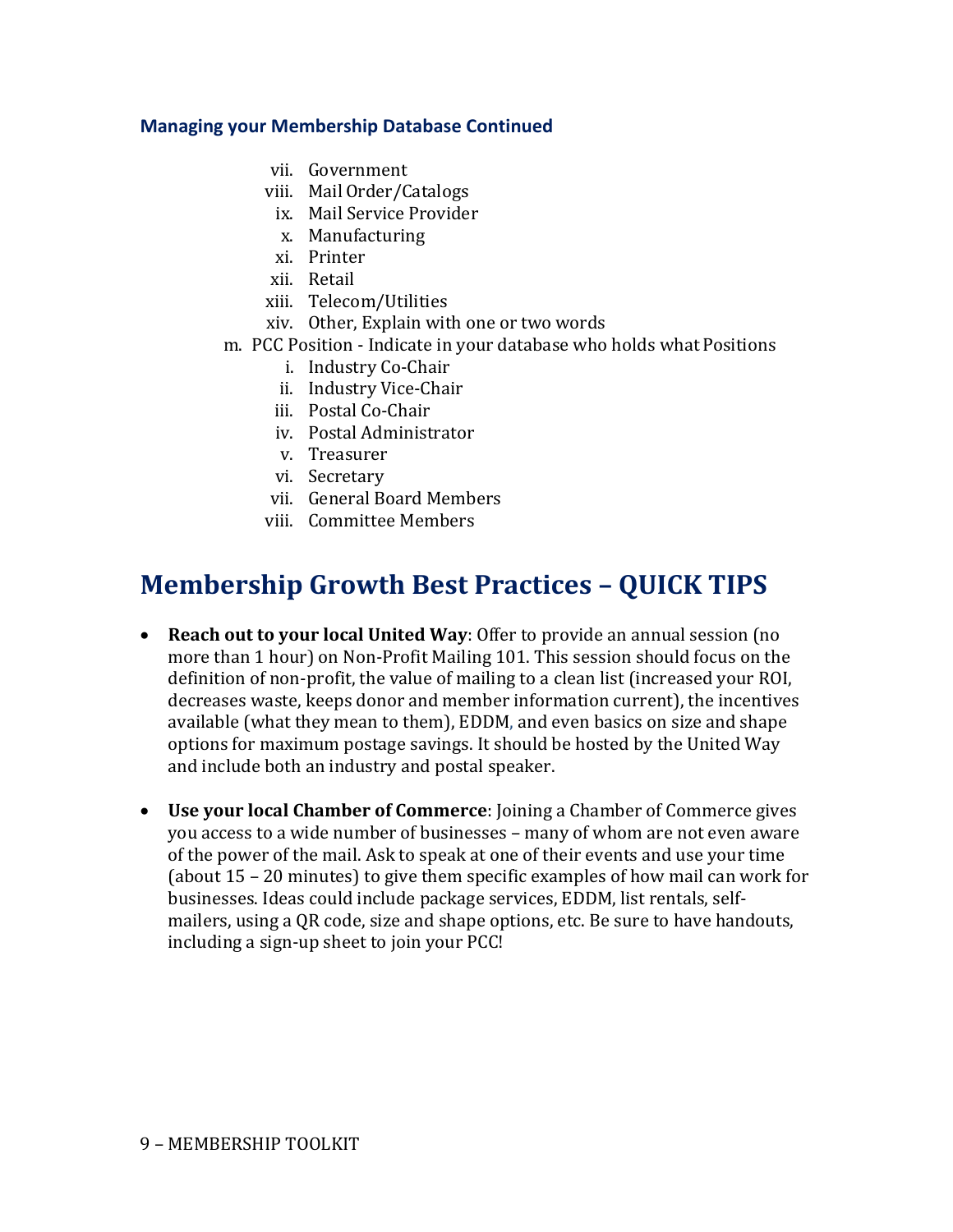### **Membership Growth Best Practices – QUICK TIPS - Continued**

- **Add value for your Sponsors and Mailers**: Survey your sponsors and mailers to determine what kind of programs their customers and prospects need. Arrange an event specifically for mailers to invite their customers and prospects to. The focus can be *Mailing Ideas for the Non-Mailer* and explain incentives, new mail piece design ideas, mail visibility and/or other applicable products and services. Invite your Sponsors and PCC members to contribute (not sell) through a panel discussion.
- **Enhance your mailings with a rented list**: When you have a specific topic for your program, you need to target specific mailers/businesses to attend. TIP: Sort your membership list by industry type. Do specialized training for specific industry.
- **Enhance your mailing lists by sending valuable information on programs to local newspapers, association newsletters, and business group websites**. This means you have planned in advance, as information usually needs to be submitted several weeks before an event.
- **Ask your sponsors to** *link* **to your PCC website**. Do not be afraid to ask your members to link their websites to your PCC website to enhance their website and provide opportunities for new mailers and businesses to find you.
- **Develop a flier, describing the benefits of your PCC, Your Business Mail Entry Units, Postmasters, Business Service Network Representatives and other PCC business members.** Review the Marketing Toolbox on our PostalPro website.<https://postalpro.usps.com/pcc>
- **Invite school participation.** Meet with local high schools, colleges and trade schools. If they have a design or business program, invite them to a special session on the value of the mail; ask the teachers/administrators to join the PCC, so their students learn about the industry. Use students to help with PCC committees, like communications; arrange to speak at local schools for a 20 minute presentation on a related topic – like *Business Mail – What is it; How to use it*.
- **Database Management.** Without routine maintenance, address databases deteriorate, at rate of over 2% per month - that's a 25% error rate in just one year! Always validate address accuracy at the *original point of data entry.* If you do not have software to accomplish this, you can use the Postal Service IMIM tool. Do not delay updating your database when you receive address corrections from your customers. *Diligence will save your PCC both time and money!*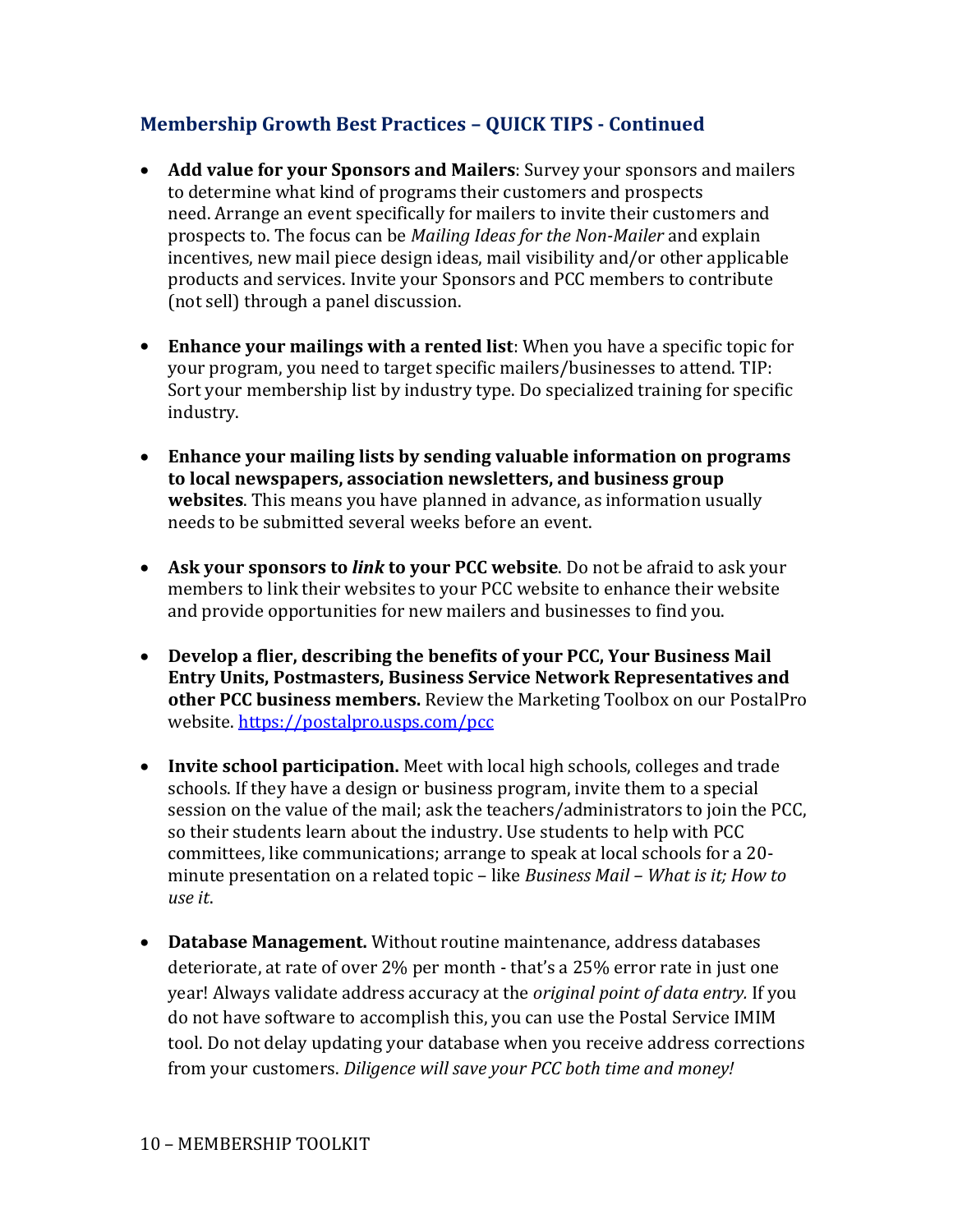### **Recognition Program**

People like to be recognized for their accomplishments. Your audience will appreciate the recognition presentation and it may make a lasting impression on first time attendees to encourage them to come back to another PCC event. There are many ways to recognize people. Here are some suggestions:

- Recognizing PCC members that contribute to PCC efforts.
- Recognize board members publicly. Consider giving them a plaque or membership certificate at the end of each year.
- Recognize PCC "members" publicly.  $\bullet$
- Recognize USPS "VIP's" to the audience. Remember, we are here to connect the USPS with the Industry. Introduce the BMEU Manager or the District Manager, etc. (anyone that you feel is important for the industry to know).  $\bullet$
- Recognize community heroes. One particular PCC recognized a postal carrier who was on route when he saw a house on fire. He rescued the family inside the house, called 911 and waited till all was good. AND he finished his route. He was recommended and later included on the National Hall of Fame Wall at postal HQ's.  $\bullet$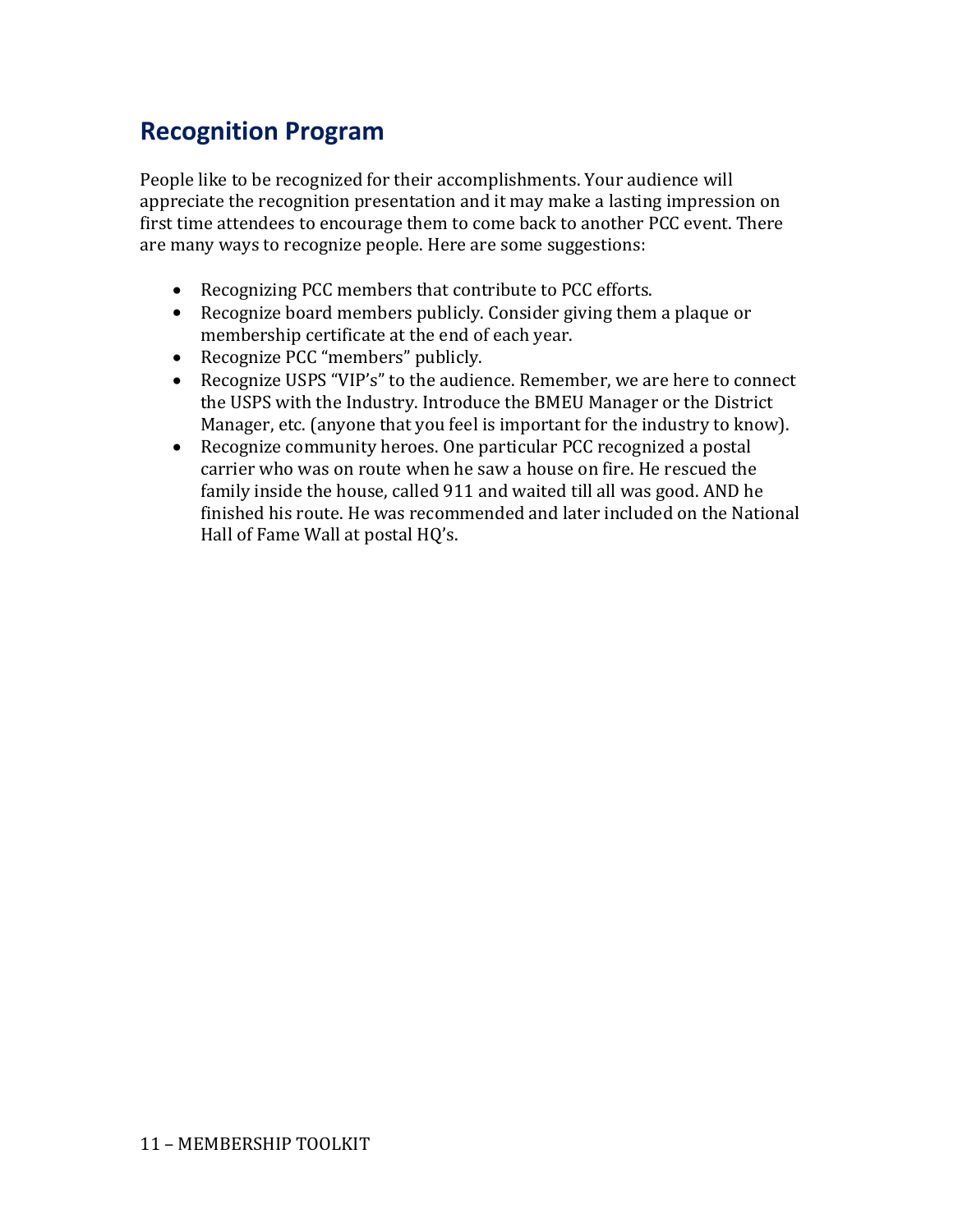# **APPENDIX**

Below are a variety of templates that you may find useful. All forms and document templates can be downloaded from PostalPro from the "Member's Portal" link or you may request any form from your PCC HQ Liaison.

These are recommended templates and can be modified to fit your PCC.

Generic PCC brochures have been created by USPS HQ and are currently available. They give a very good description of what a PCC organization is. To request some for your PCC, contact your PCC Liaison. Or download a PDF from [http://postalpro.usps.com/pcc.](http://postalpro.usps.com/pcc)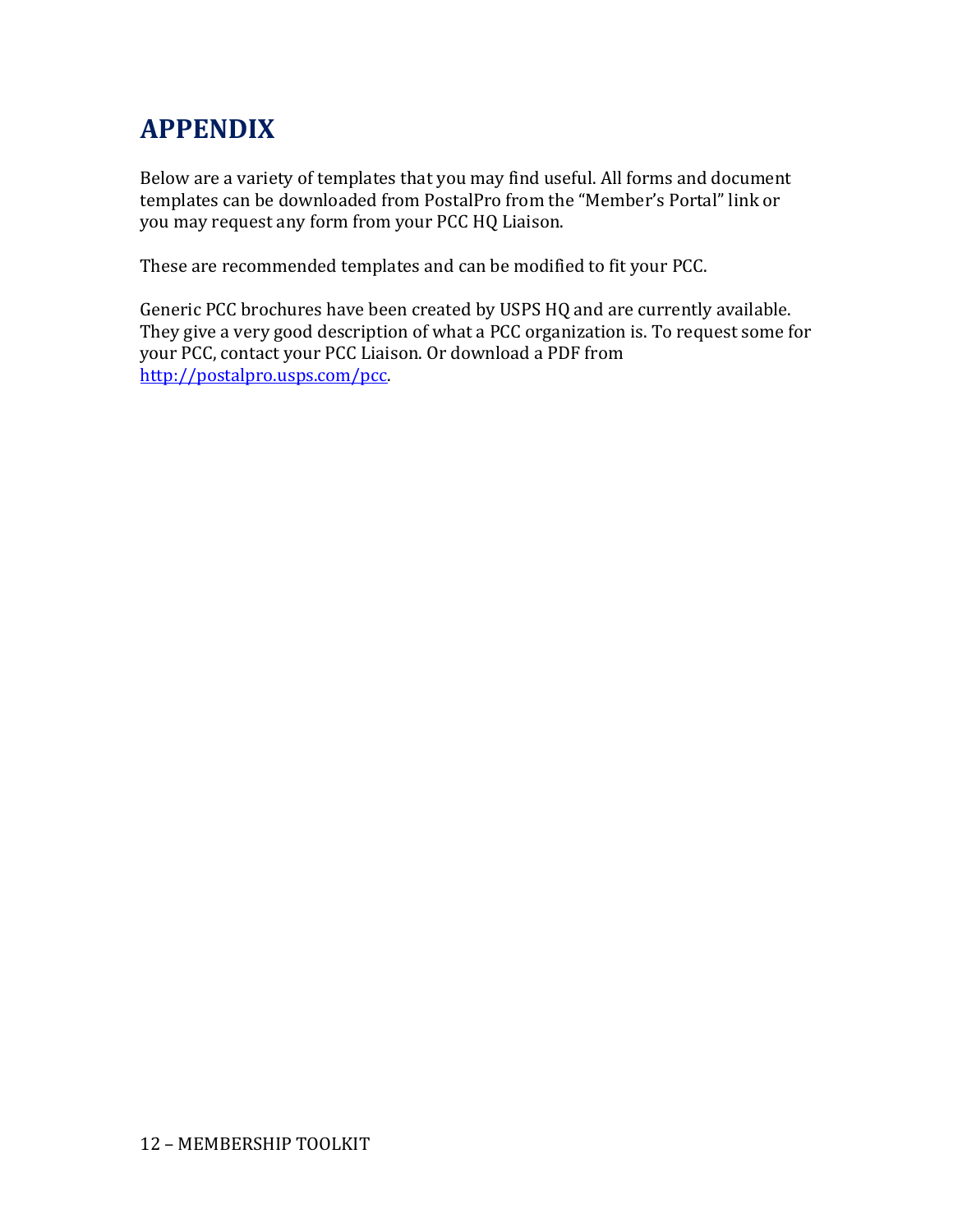### **BOARD COMMITMENT LETTER TEMPLATE**

### **<PCC NAME> BOARD COMMITMENT LETTER**

On this day \_\_\_\_\_\_(Date), I, \_\_\_\_\_\_\_\_\_\_\_\_(Name), with \_\_\_\_\_\_\_\_\_\_\_\_\_(Company) the undersigned, fully understand and do hereby agree that as an elected Executive Board Member of the <YOUR PCC> Customer Council, I will conform to and abide by thefollowing:

- 1. Attend all regular and special meetings of the Board when notified, unless prevented by circumstances outside my control.
	- Regular meetings are held on the order of each month.
	- Membership on the board may be revoked if three consecutive board meetings are missed.
- 2. Participate to the best of my ability in determination of policy and other matters coming before the Board; give full attention to issues and concerns of the <YOUR PCC> and vote on all issues submitted or proposed for Boardaction.
	- All recognized Board Members are eligible to vote including the Executive Board and all Directors from both the Industry and USPS.
	- Ad-hoc members can voice opinions, attend regular board meetings and events, however are not eligible to vote.
- 3. Consider the business of the <YOUR PCC> and its members to be confidential in nature.
- 4. Give all assistance possible to my fellow Board members and appointed officers of the <YOUR PCC> in the discharge of the duties of their offices.
- 5. Should I ever find myself under obligation to any other group or organization, which is in conflict with the <YOUR PCC>, I shall disclose the conflict to the Board and refrain from voting on issues related to the conflict.
- 6. Must actively serve on a PCC standing committee.
- 7. I have read the <YOUR PCC> Bylaws and reviewed Publication 286 and acknowledge the purpose of each document.
- 8. Acknowledge and supportthe PCCmissionof helping to grow, not only the <YOURPCC>, but ALL other PCC's locally as well as nationally.

| Signed:      | Date:            |
|--------------|------------------|
| USPS: $\Box$ | Industry: $\Box$ |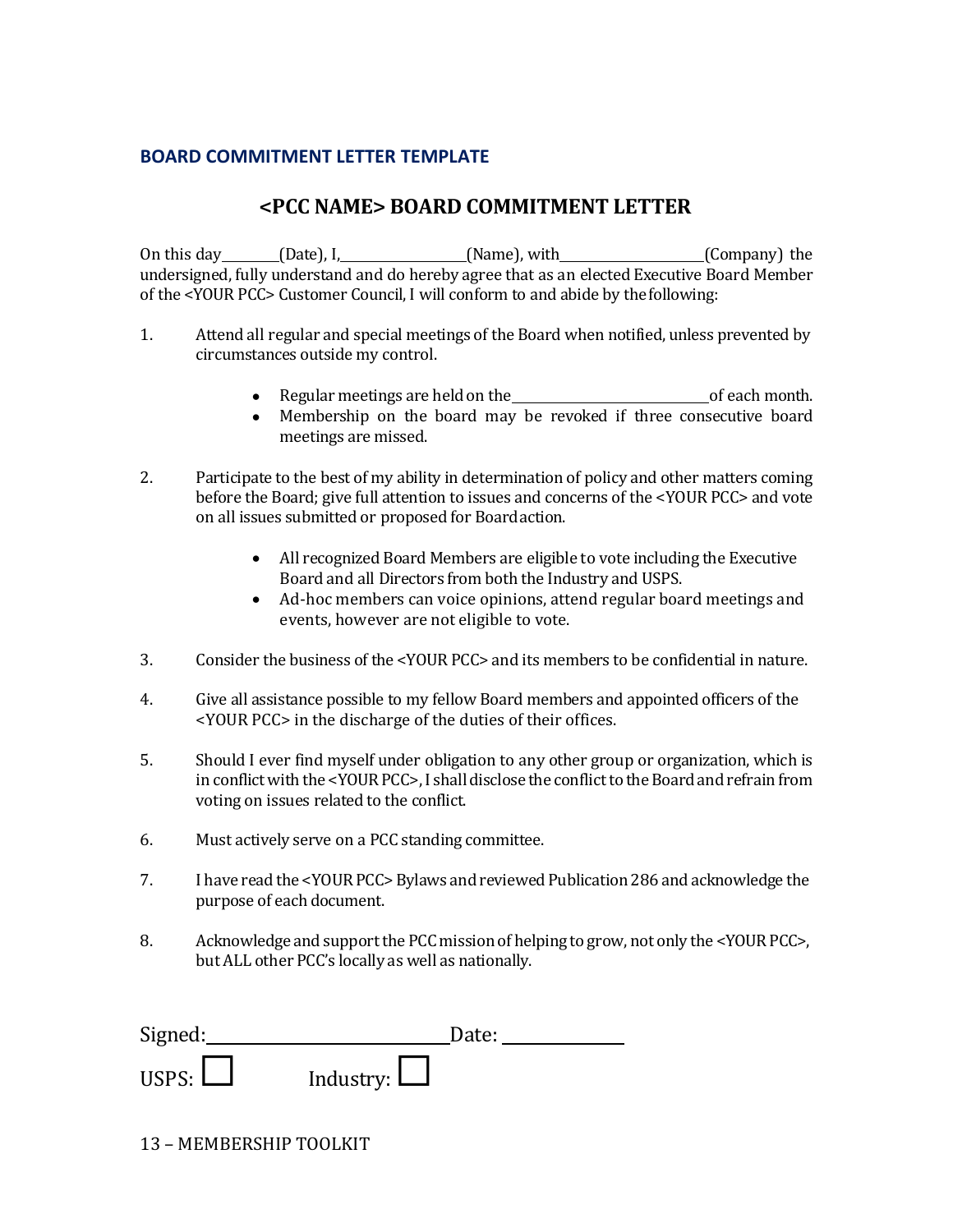### **PCC Goal setting Guide - GET OTHERS INVOLVED**

Set Goals as an overall PCC and at a subcommittee level.

Set Goals of only 5 to 7 at a time

### **Make them specific:**

Make sure they are aligned with goals and objectives of overall Mission statement Bad example: increase membership Good example: Add 50 new members

#### **Make them measurable:**

Quantify your results

Bad example: Grew membership Good Example: Added 20 new corporate members

### **Make sure they're Agreed upon**

Ensuring buy-in from both industry and postal is important

### **Make them Realistic:**

Set goals just beyond a comfort zone. Take many small steps. Don't be over ambitious.

> Bad Example: Have headquarters speakers every month Good Example: Have educational events that include headquarter speakers once a Year.

### **Establish a Deadline:**

Determine the date you will deliver on the goal.

#### **Write them down:**

This is Critical

#### **Review Frequently:**

Also critical, review at monthly board meetings. Always establish next steps.

**Selectively Share:** Share with team that's part of goal attainment. Possibly share with overall membership, may lead to recruitment of new board members.